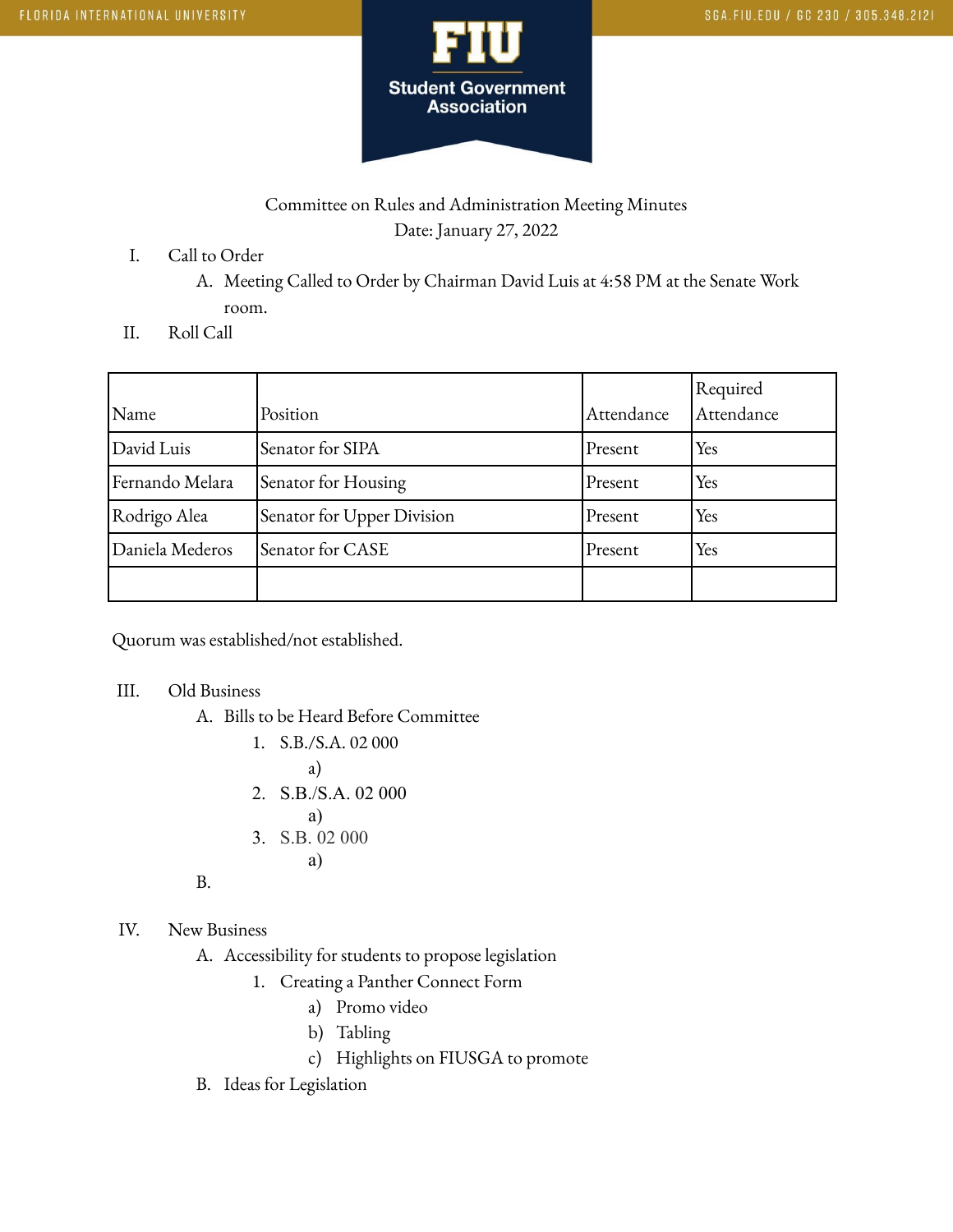#### 1. Mederos - FIU Parking

- a) Creating an app for Parking and Transportation or renovating the current section on MyFIU
- b) Melara Having an updated and better wait-times for FIU busses since they've all been late recently

### C. Committee's Legislation Vote Count

#### S.B./S.R. 02 000

| Name            | Vote |
|-----------------|------|
| David Luis      |      |
| Fernando Melara |      |
| Rodrigo Alea    |      |
| Daniela Mederos |      |
|                 |      |

### S.B./S.R. 02 000

| Name            | Vote |
|-----------------|------|
| David Luis      |      |
| Fernando Melara |      |
| Rodrigo Alea    |      |
| Daniela Mederos |      |
|                 |      |

## S.B./S.R. 02 000

| Name            | Vote |
|-----------------|------|
| David Luis      |      |
| Fernando Melara |      |
| Rodrigo Alea    |      |